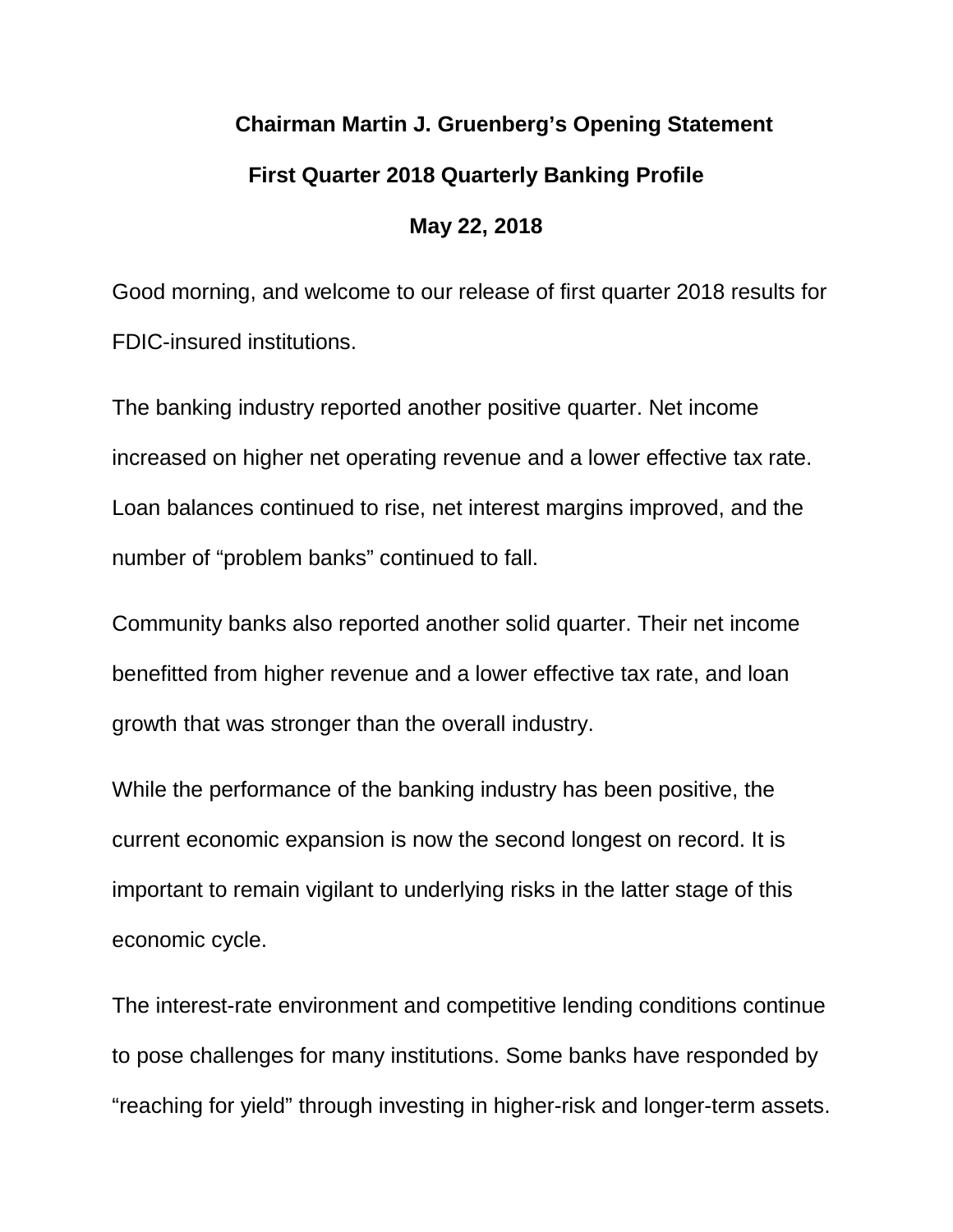Going forward, the industry must manage interest-rate risk, liquidity risk, and credit risk carefully to continue to grow on a long-run, sustainable path. The industry also must be prepared to manage the inevitable economic downturn, whenever it comes, smoothly and without undue disruption to the financial system.

The long-term objective for banks should be to position themselves during periods of good economic and banking conditions, as exist today, to be able to sustain lending through the economic cycle so that the industry can play a counter-cyclical role, and not a pro-cyclical role as occurred during the financial crisis.

These challenges facing the industry will remain a focus of supervisory attention.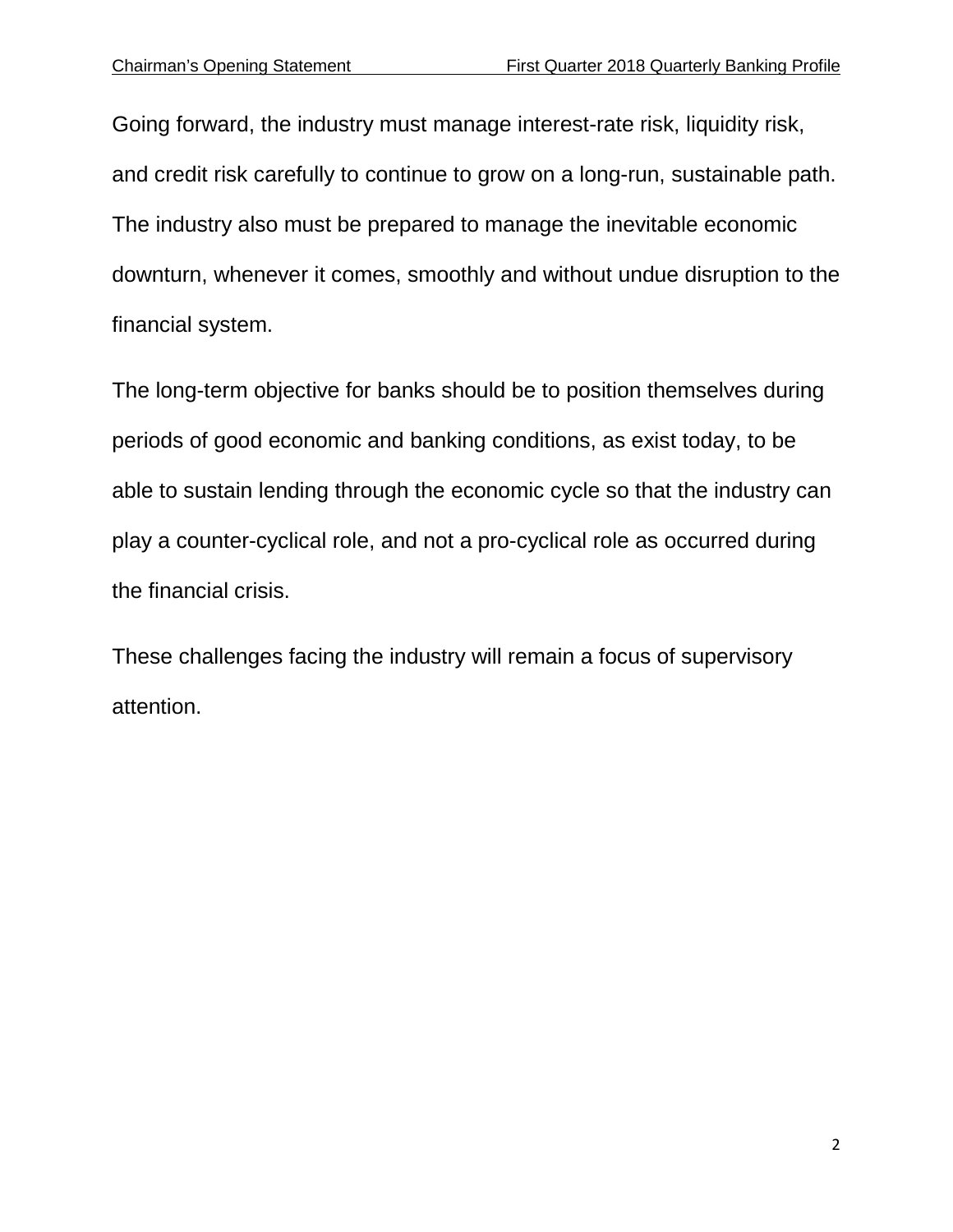# **Chart 1:**



**Quarterly Net Income** 

All FDIC-Insured Institutions

Our first chart shows that net income for the industry was 56 billion dollars in the first quarter, up 27.5 percent from a year ago. The improvement in net income was due to higher net operating revenue and a lower effective tax rate.

Assuming the effective tax rate for the banking industry prior to the new tax law, we estimate that quarterly net income would have been 49.4 billion dollars, or 12.6 percent higher than first quarter 2017.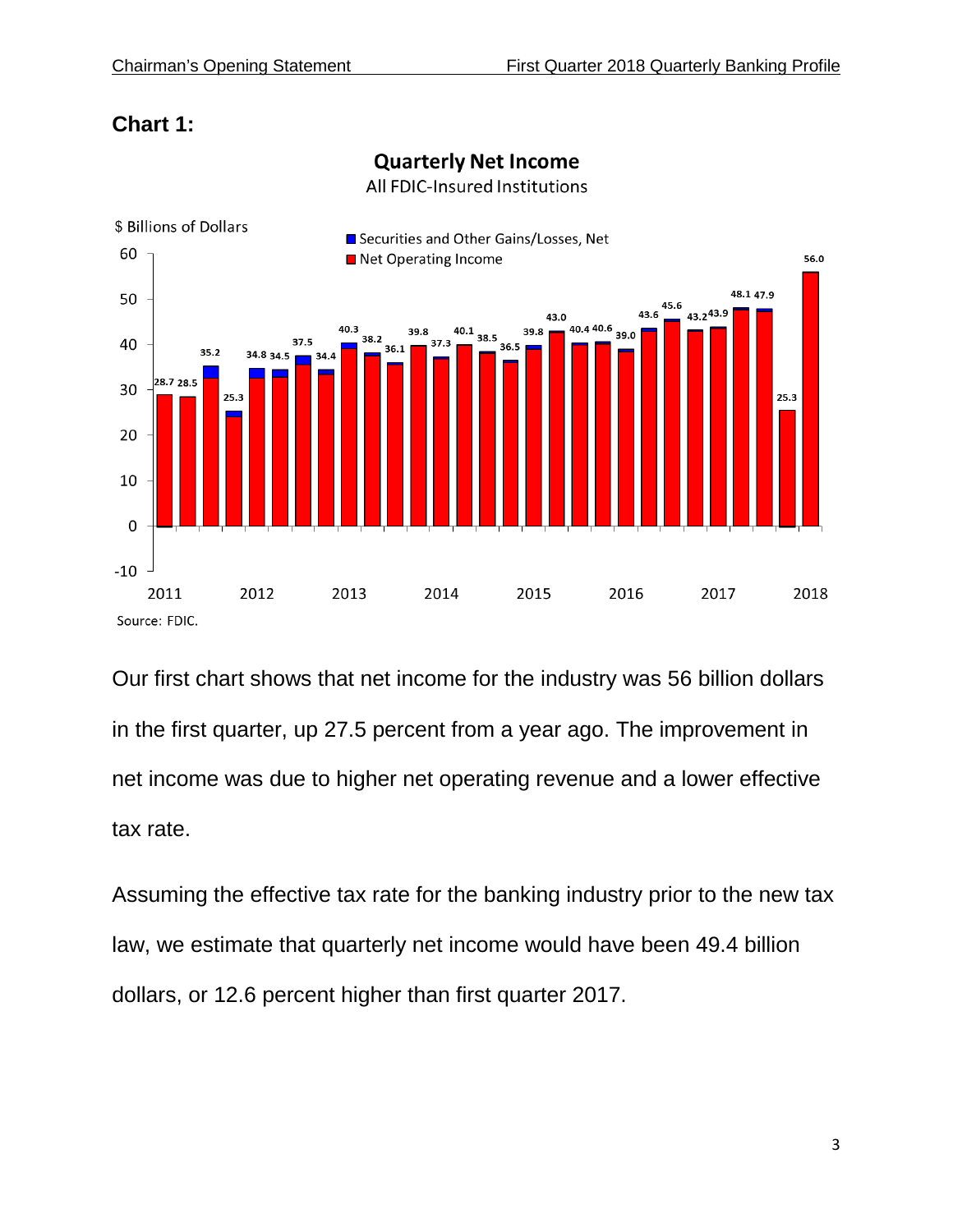Community banks reported net income of 6.1 billion dollars in the first quarter, an increase of 17.7 percent from a year earlier. Assuming the effective tax rate for community banks prior to the new tax law, we estimate that quarterly net income would have been 5.6 billion dollars, an increase of 9.2 percent over first quarter 2017.



#### **Chart 2:**

Our next chart shows that net operating revenue totaled 198.8 billion dollars in the first quarter, an increase of 8.3 percent from a year ago. The increase in revenue was broad-based across the industry, as over 80 percent of all banks reported higher revenue from a year earlier.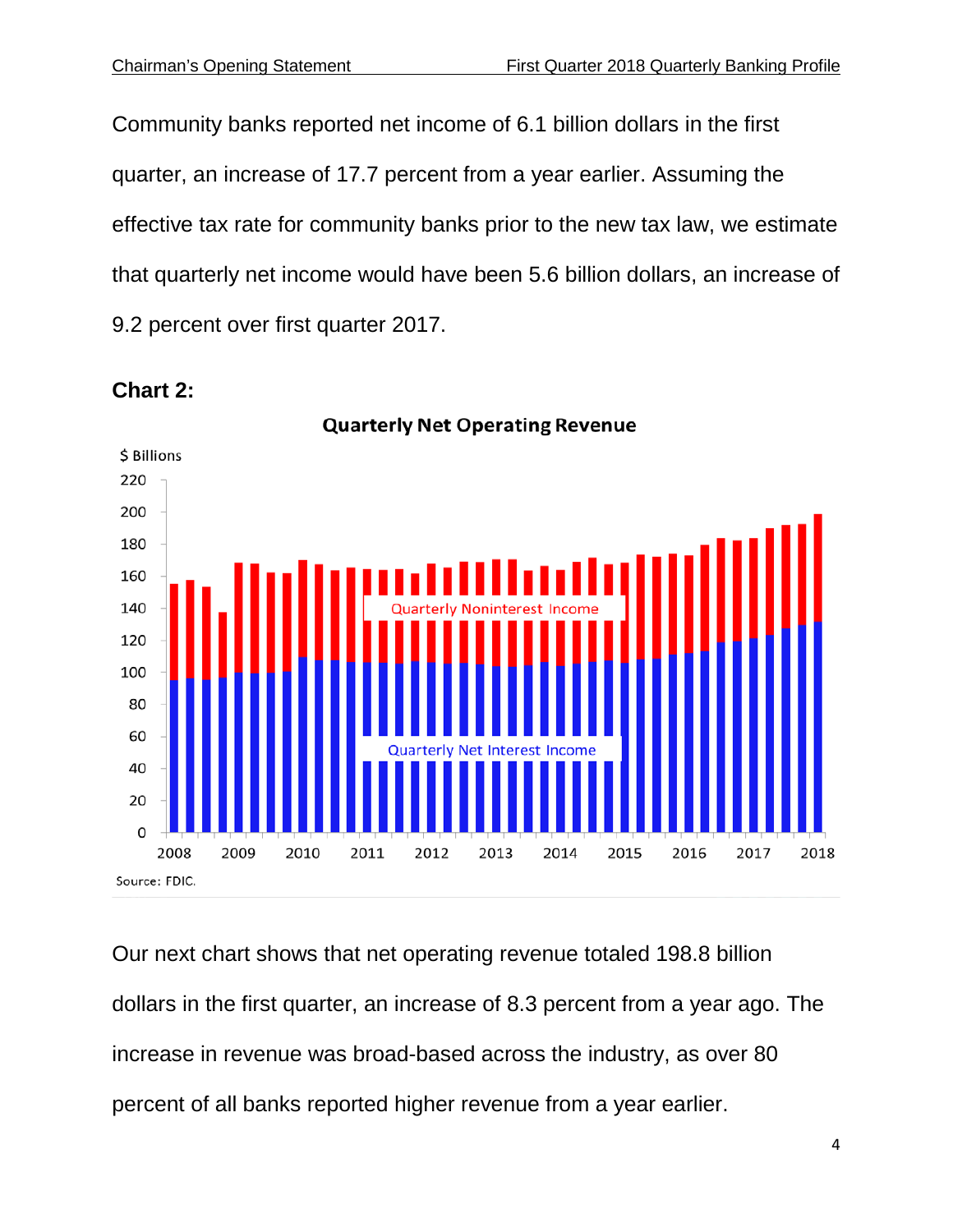The growth in revenue was driven by higher net interest income and higher noninterest income. Net interest income grew by 8.5 percent from a year ago due to loan growth and improved net interest margins. Noninterest income rose by 7.9 percent from a year ago due to higher trading revenue and other noninterest income.





**Quarterly Average Net Interest Margin (NIM)** 

Chart 3 shows that the average net interest margin for the industry was 3.32 percent in the first quarter, up from 3.19 percent a year earlier.

Community banks continue to report a higher average net interest margin than the overall industry. However, the gap has been narrowing. Large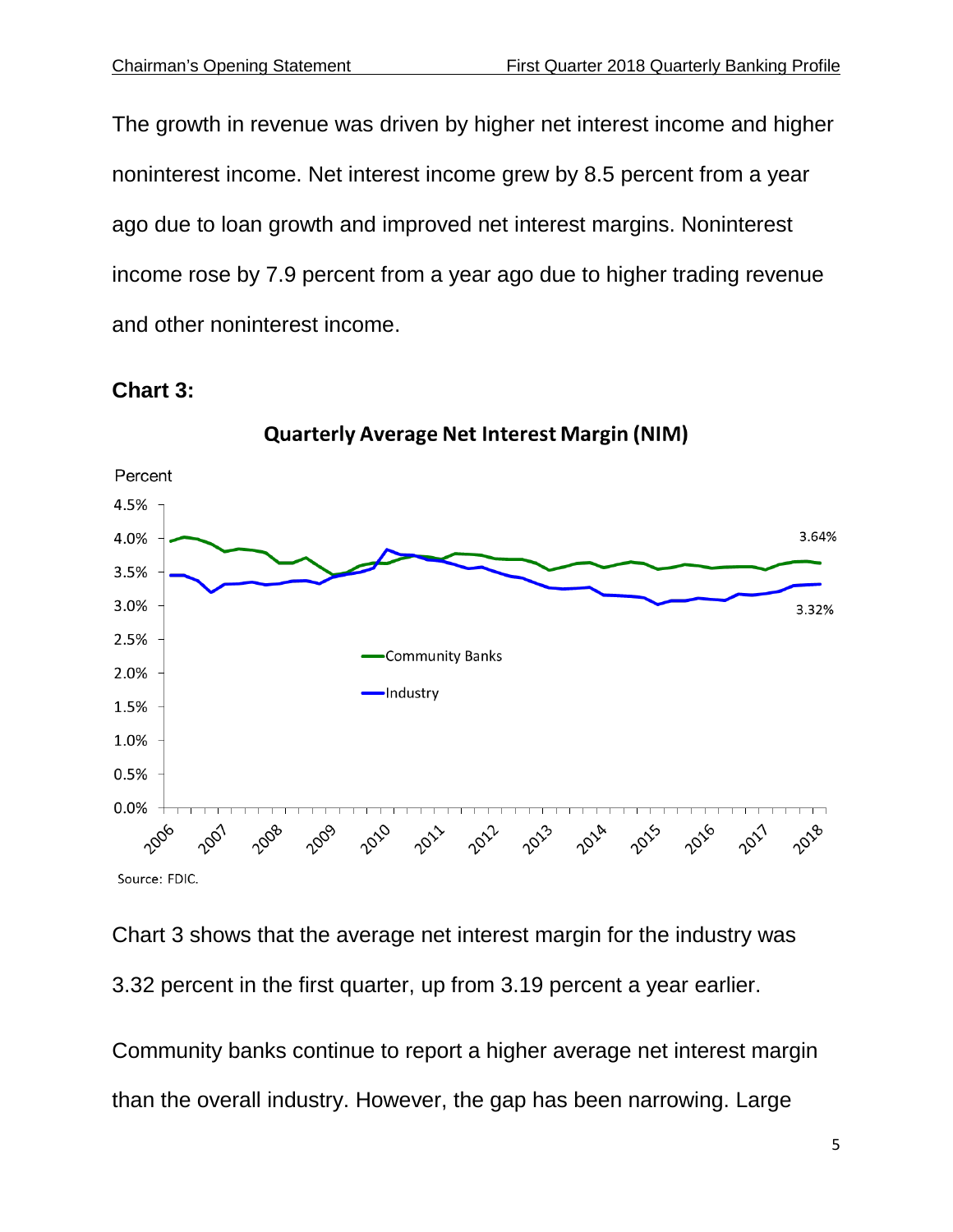institutions have benefitted more than community banks from rising short-

term interest rates, as large institutions have a greater share of assets that

reprice quickly.

### **Chart 4:**



Loans & Securities > 3 Years as a % of Total Assets **All Insured Call Reporters** 

Chart 4 shows that the share of longer-term assets relative to total industry assets remains elevated, with over a third of industry assets maturing or repricing in three or more years. Banks have been extending asset maturities to increase yields and maintain net interest margins in a low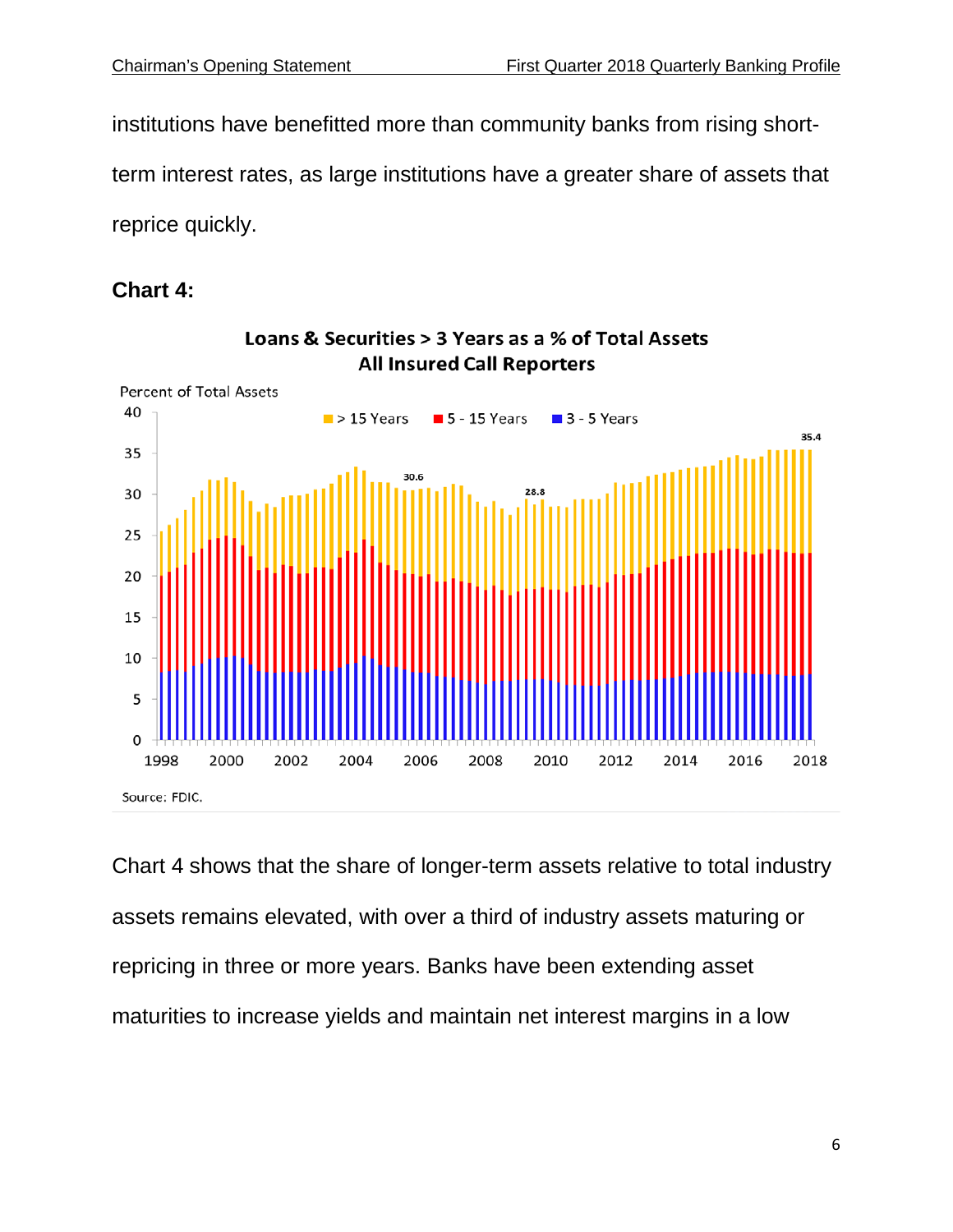interest rate environment. This has left some banks vulnerable to interest-

rate risk, and is a matter of ongoing supervisory attention.

Community banks are particularly vulnerable to interest-rate risk, as nearly half of their assets mature or reprice in three or more years.



#### **Chart 5:**

**Quarterly Change in Loan Balances** 

Source: FDIC.

Note: FASB Statements 166 and 167 resulted in the consolidation of large amounts of securitized loan balances back onto banks' balance sheets in the first quarter of 2010. Although the total amount consolidated cannot be precisely quantified, the industry would have reported a decline in loan balances for the quarter absent this change in accounting standards.

Chart 5 shows that loan balances increased by 31 billion dollars during the first quarter. All major loan categories registered growth except for credit card balances, which showed a seasonal decline in the first quarter.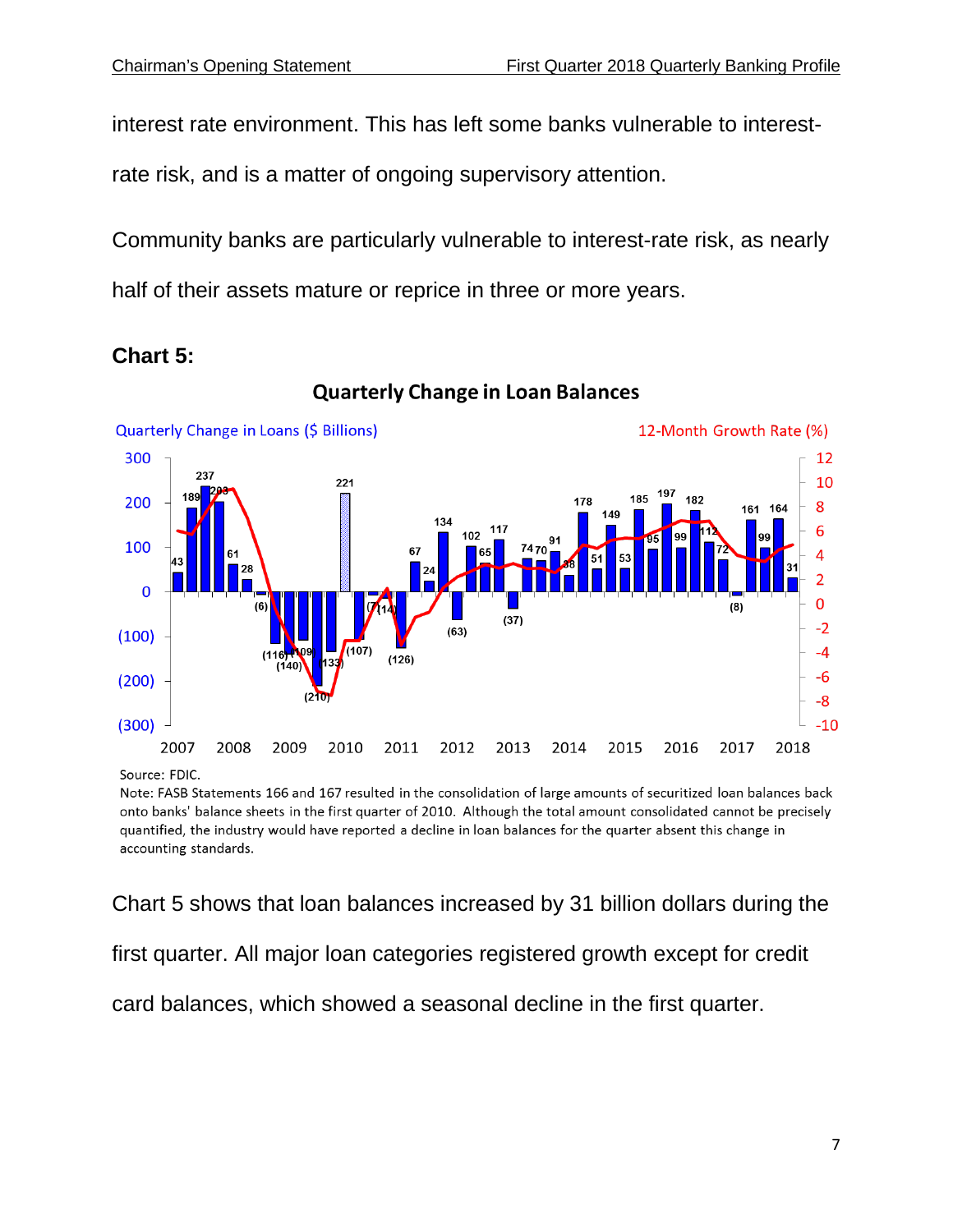Over the past year, loan balances rose by 4.9 percent. This is up from 4.5 percent last quarter and is above nominal GDP growth.

Loan growth at community banks was stronger than the overall industry. Loan balances at community banks grew 7.4 percent from a year ago, led by growth in commercial real estate loans, residential mortgages, and commercial and industrial loans.

## **Chart 6:**



Our next chart shows that overall asset quality remained stable in the first quarter. The noncurrent rate declined modestly from the previous quarter,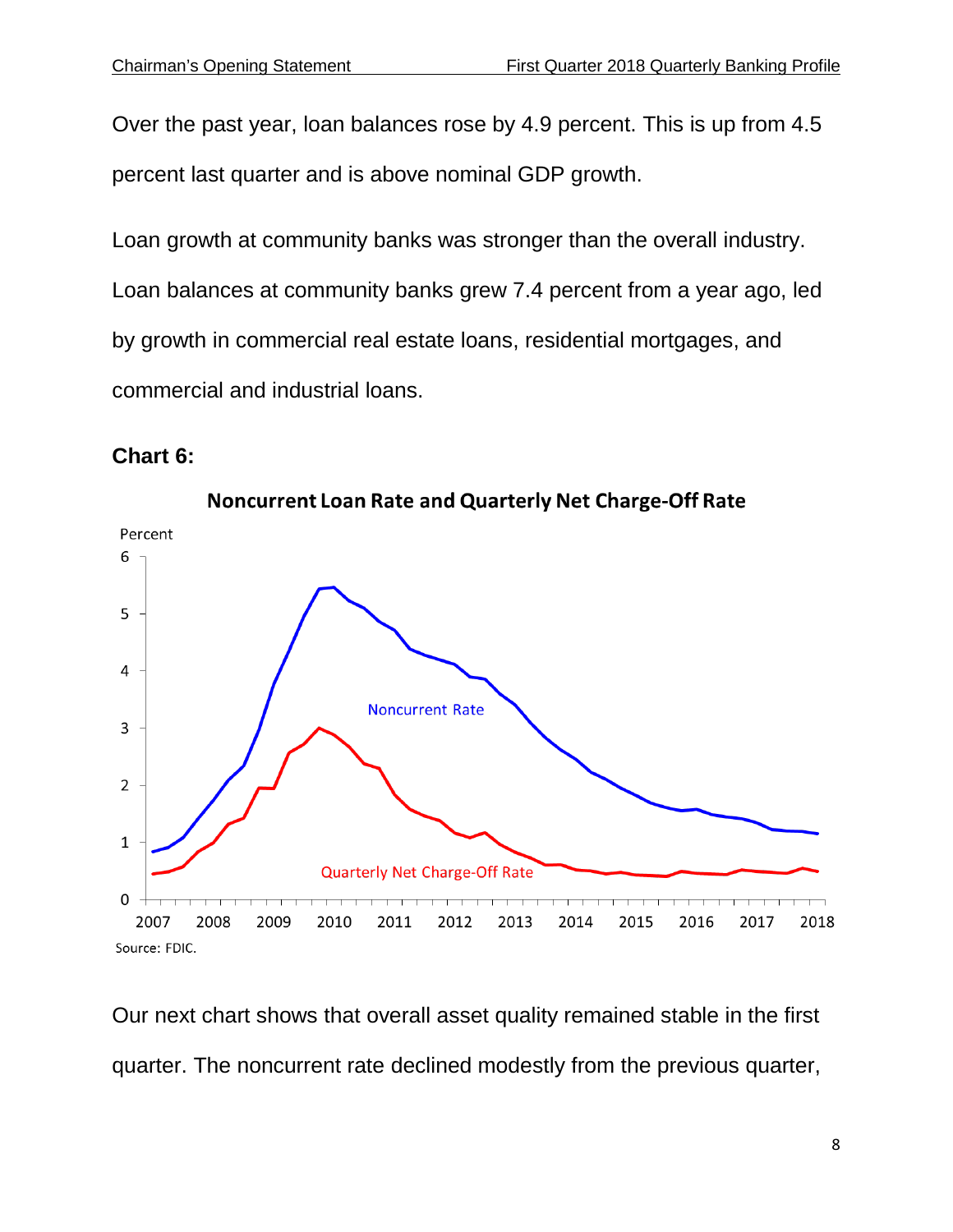and the net charge-off rate remained stable from a year ago. Credit card balances registered the largest increase in net charge offs.

## **Chart 7:**



**Reserve Coverage Ratio** 

Chart 7 shows that the industry's reserve coverage ratio, which measures loan-loss reserves relative to total noncurrent loan balances, increased to 110 percent at the end of the first quarter. This is the highest reserve coverage ratio since second quarter 2007.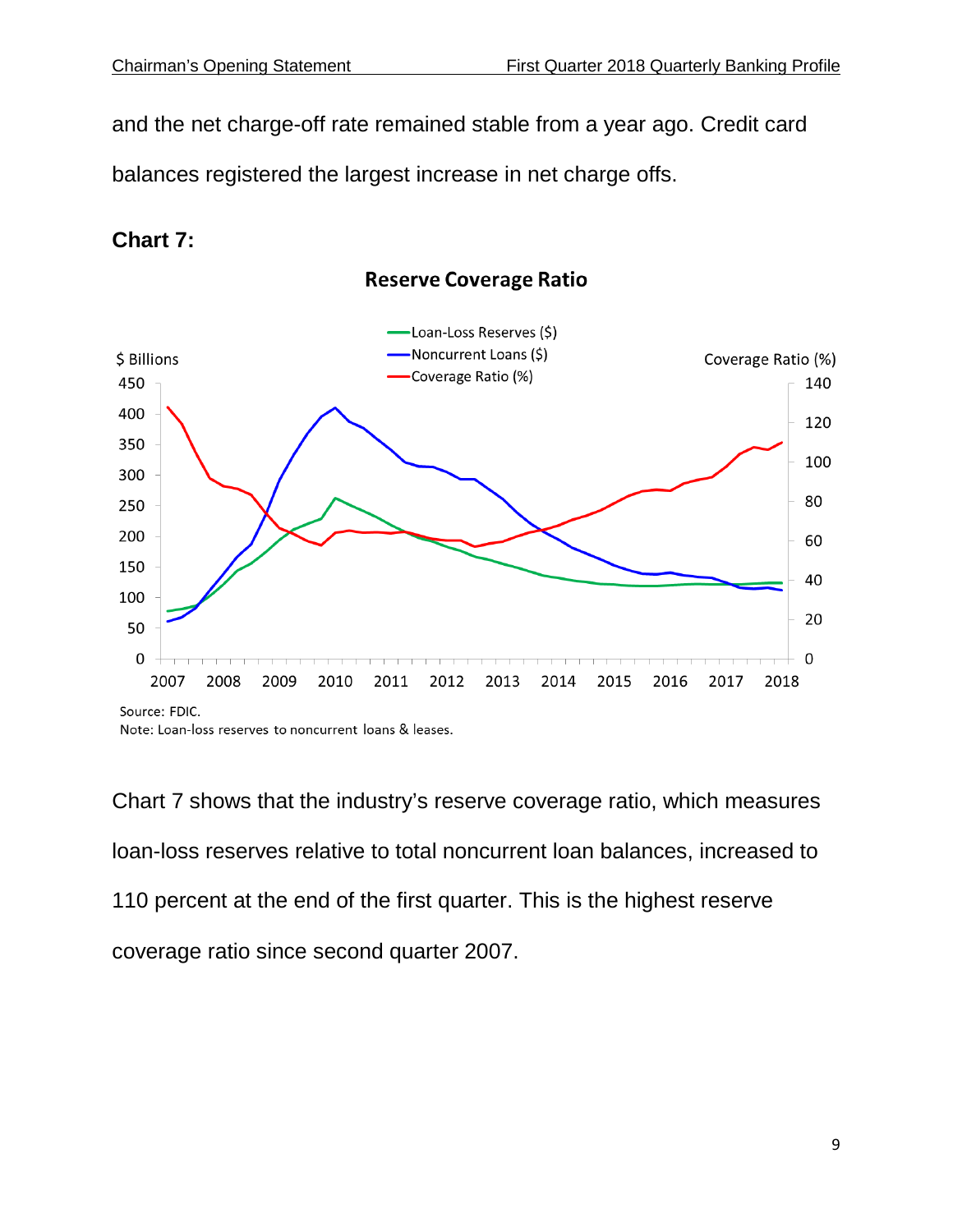

#### **Chart 8:**

Chart 8 shows that the number of banks on the FDIC's "Problem Bank List" declined from 95 to 92 during the quarter. This is the lowest number of problem banks since first quarter 2008. Three new charters were added, and no failures occurred in the first quarter.

Number and Assets of Banks on the "Problem Bank List"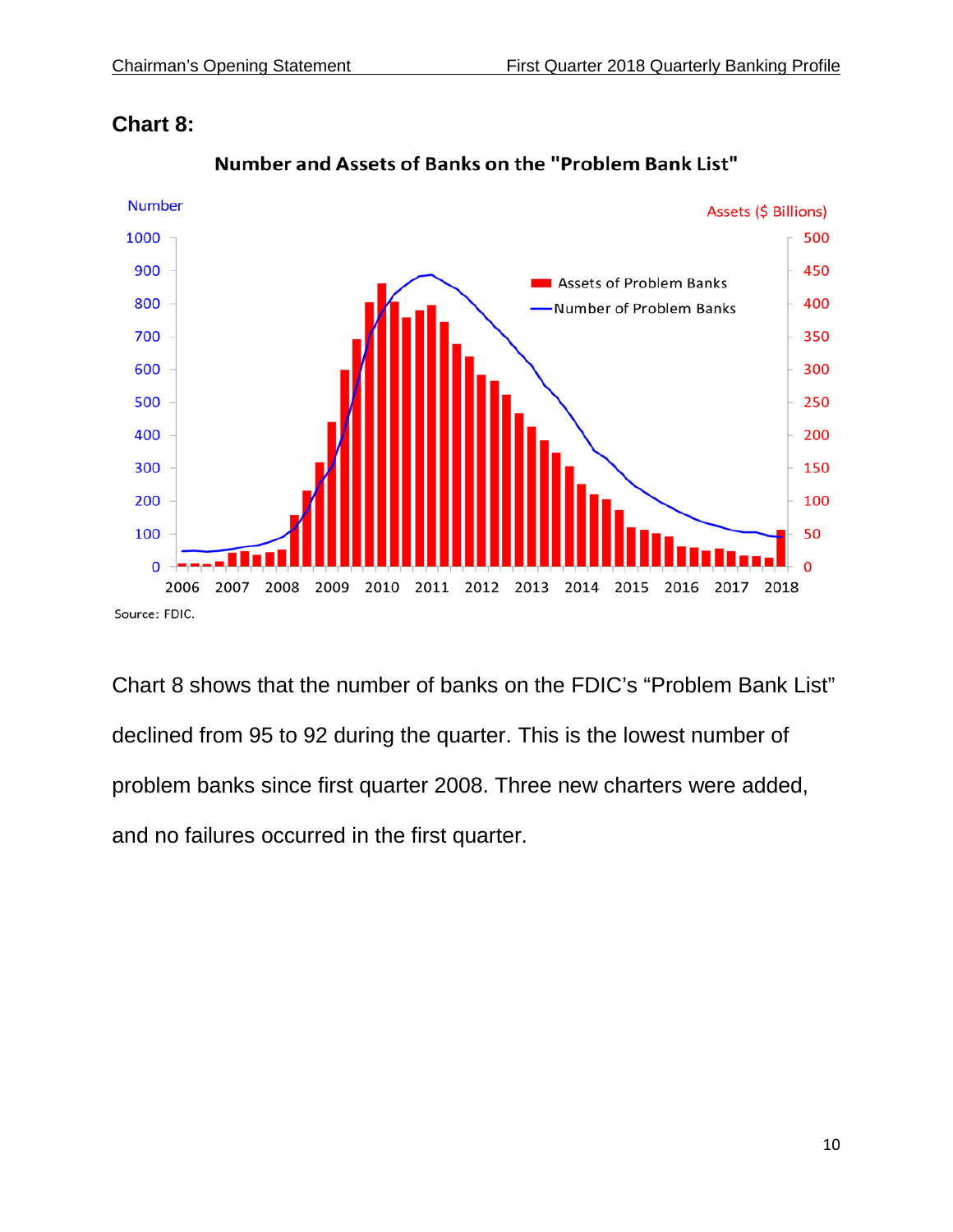#### **Chart 9:**



DIF Reserve Ratio, 2004 Q4 - 2018 Q1

The Deposit Insurance Fund balance was 95.1 billion dollars on March 31, up 2.3 billion dollars from the end of last year. The increase in the fund was largely driven by assessment income. Estimated insured deposits totaled 7.3 trillion dollars at the end of March, increasing 2.6 percent in the first quarter and 3.7 percent over the past four quarters.

Chart 9 shows that the reserve ratio—the amount in the Deposit Insurance Fund relative to insured deposits—was 1.30 percent on March 31,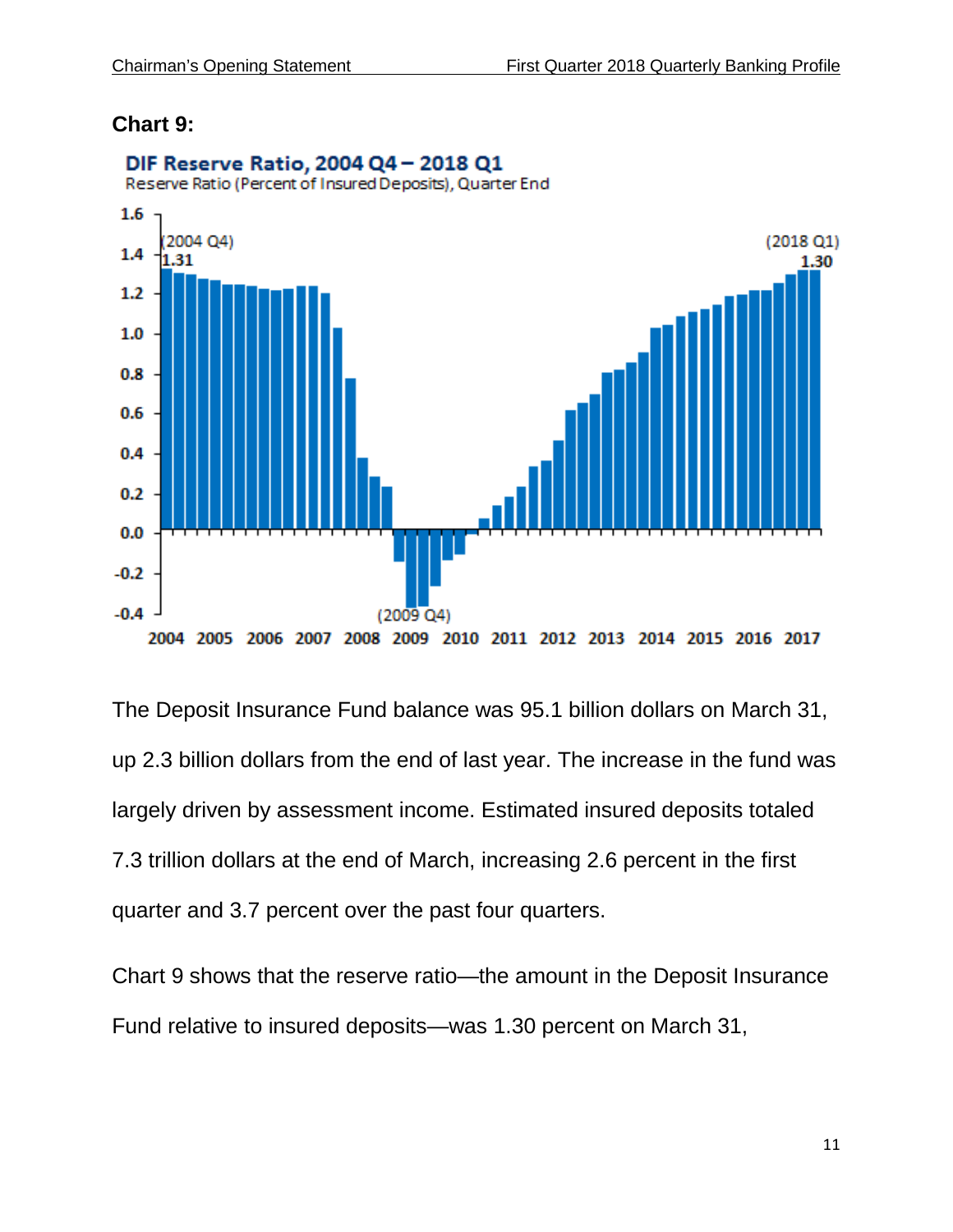unchanged from the end of last year, due primarily to strong first quarter growth in estimated insured deposits.

As required by law, the Deposit Insurance Fund must achieve a minimum reserve ratio of 1.35 percent by September 30, 2020.

We expect the reserve ratio to reach 1.35 percent this year, ahead of the statutory deadline.

In summary, the banking industry once again reported positive results for the quarter. Higher net operating revenue and a lower effective tax rate boosted net income. Loan balances grew, net interest margins improved, and the number of "problem banks" continued to fall.

Community banks also reported a solid quarter with net income benefiting from higher net operating revenue and a lower effective tax rate, and loan growth that exceeded the overall industry.

While results this quarter were positive, an extended period of low interest rates and an increasingly competitive lending environment have led some institutions to reach for yield. This has led to heightened exposure to interest-rate risk, liquidity risk, and credit risk.